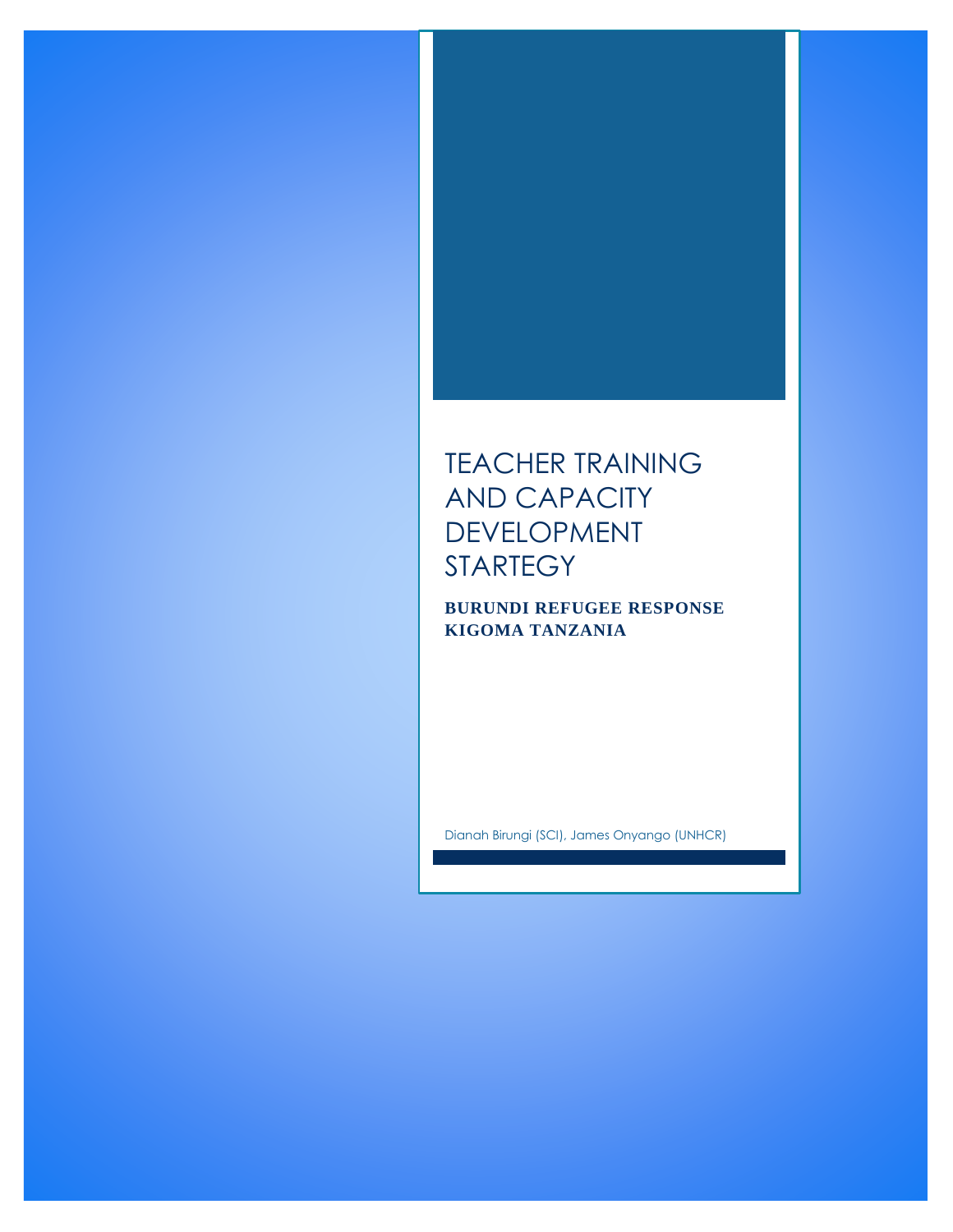



TEACHER TRAINING STRATEGY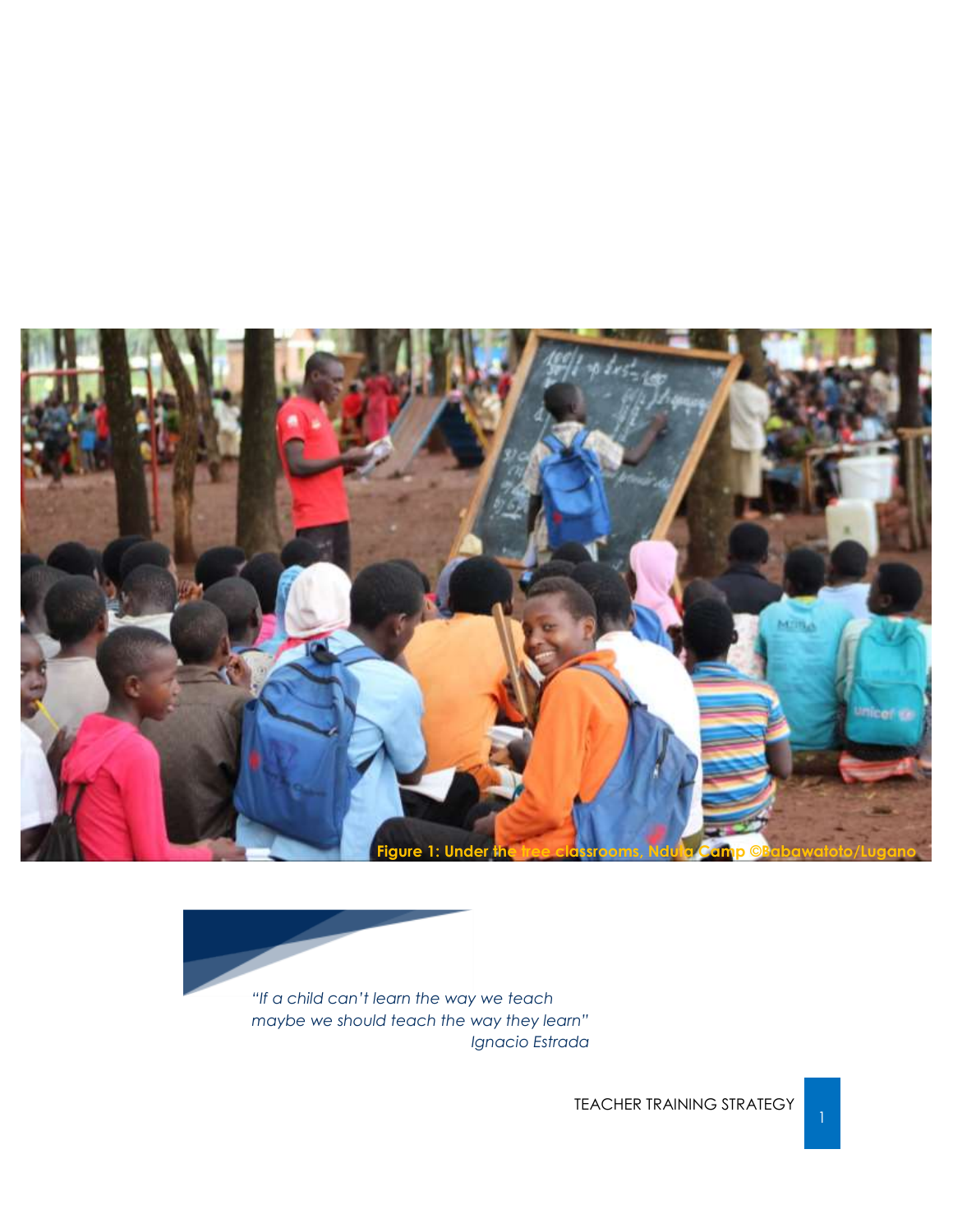#### <span id="page-2-0"></span>ACKNOWLEDGEMENT

This strategy was written by Dianah Birungi (Senior EiE Specialist, Save the Children) and James Onyango (Education officer, UNHCR). Technical inputs was provided by members of the Education Working Group (EWG); George Ndaro (UNICEF), Chanel Ntahuba (IRC), Charles Kahise (Caritas), Roger Buguzi (NRC), Mutalemwa Rutizibwa (IRC) and Mathayo Sudi (Plan International).

We would like to acknowledge the members of the refugee community particularly the camp education coordination teams (Nduta, Mtendeli and Nyarugusu) without whose feedback on the capacity needs of the teachers we wouldn't have captured the key elements and training approaches highlighted in this strategy. We would also like to appreciate the support of the INEE Teachers in Crisis Context Working Group who were instrumental in providing resource materials especially translation of the TiCC materials and contextualization framework.

The strategy has been developed in line with the key objectives highlighted in the Joint Burundi Education Refugee Response Plan. The approach is also cognizant of key policy commitments related to refugee education as outlined in the Comprehensive Refugee Response (CRRF) specifically "*the Government of Tanzania (GoT) Commitment # 4 in the Context of CRRF: Improve the quality of protection for refugees in Tanzania by specifically enhancing their access to education and the domestic labour market"*.

Overall, the strategy is developed with a view of the context where revision or annual adjustment will be essential to keeping it relevant. It is our hope that the approaches outlined in this document provide the necessary guidelines for education and others humanitarian actors involved in supporting teachers' professional development.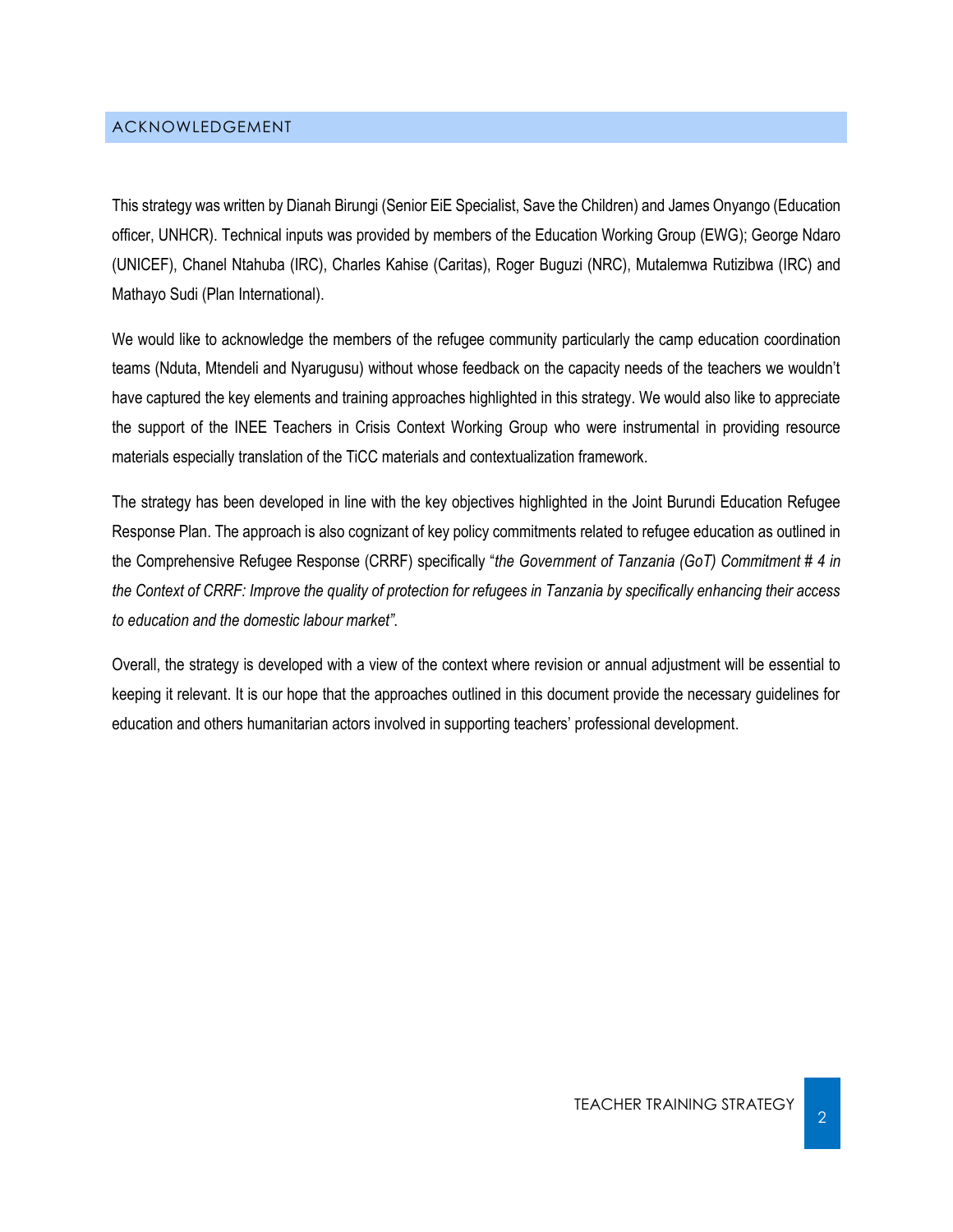#### **Table of Contents**

| 1.0.                                                                                                           |  |
|----------------------------------------------------------------------------------------------------------------|--|
| 1.2.                                                                                                           |  |
|                                                                                                                |  |
|                                                                                                                |  |
|                                                                                                                |  |
| Language of Instruction Introduce English and Swahili as part of the East Africa Community integration<br>2.1. |  |
| 2.2.<br>Conduct in-service teacher training in collaboration with Kigoma education authorities, PO-RALG and    |  |
| 2.3.                                                                                                           |  |
| 3.0.                                                                                                           |  |
|                                                                                                                |  |
|                                                                                                                |  |
| 4.0.                                                                                                           |  |
|                                                                                                                |  |
| 5.0.                                                                                                           |  |
|                                                                                                                |  |
|                                                                                                                |  |
|                                                                                                                |  |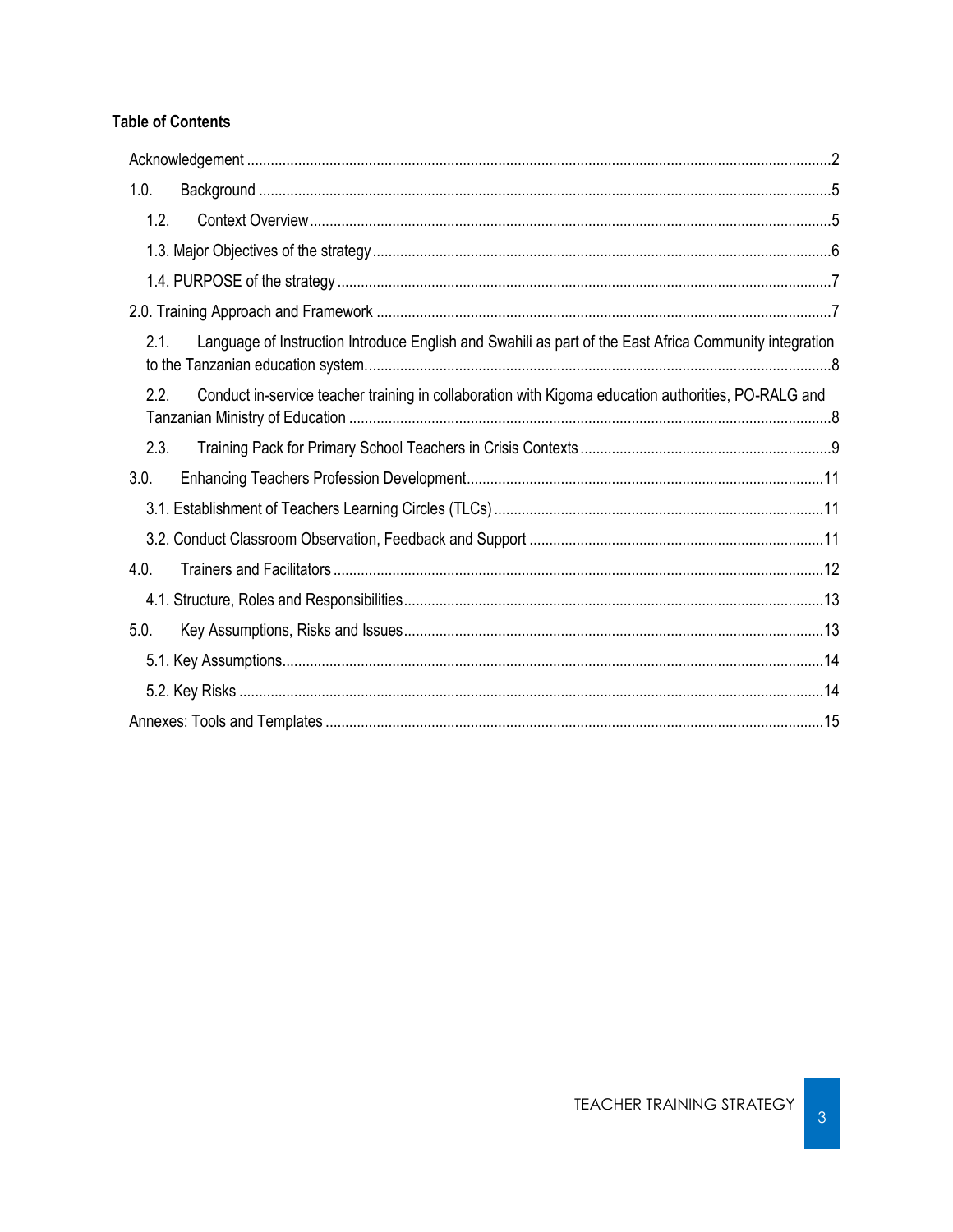## **List of Acronyms**

| <b>EWG</b>    | <b>Education Working Group</b>                |
|---------------|-----------------------------------------------|
| <b>INGOs</b>  | International None Governmental Organizations |
| <b>IELT</b>   | Intensive English Language training           |
| ΙP            | <b>Implementing Partner</b>                   |
| <b>IRC</b>    | International Refugee Committee               |
| MoE           | Ministry of Education                         |
| M&E           | Monitoring and Evaluation                     |
| MHA           | Ministry of Home Affairs                      |
| <b>NGOs</b>   | Non-Governmental Organizations                |
| <b>NRC</b>    | Norwegian Refugee Council                     |
| SCI           | Save the Children International               |
| <b>TTCs</b>   | <b>Teacher Training Colleges</b>              |
| <b>UNHCR</b>  | United Nations High Commissioner for Refugees |
| <b>UNICEF</b> | United Nations Children's Fund                |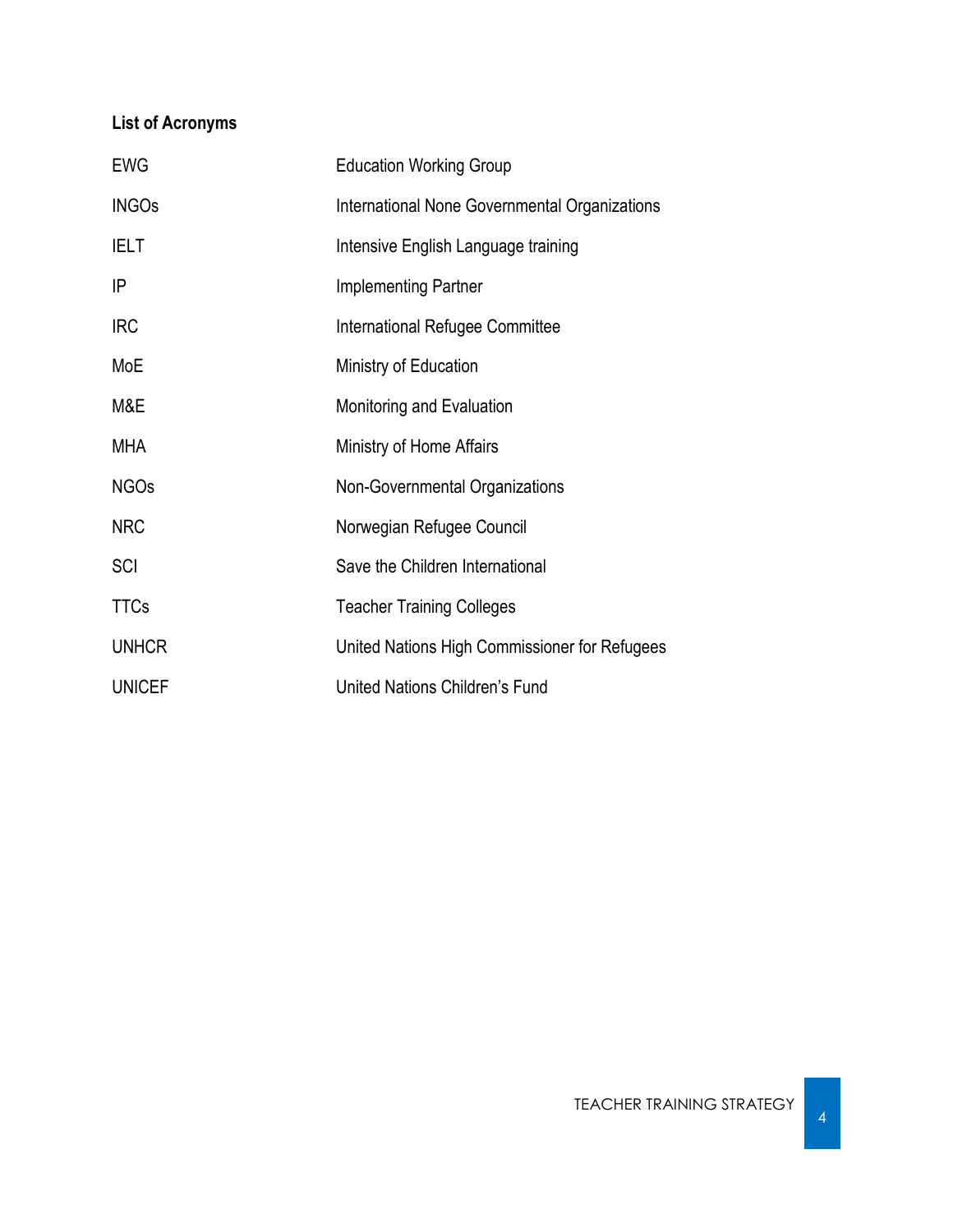#### <span id="page-5-0"></span>1.0. BACKGROUND

This document is prepared as part of the Education Response Strategy in Tanzania by the Education Working Group (EWG). It is the outcome of consultative forum with refugee education implementing partners<sup>1</sup> in Kigoma Regional Western Tanzania. This strategy is also based on conclusions drawn from individual partner assessments, education working group meetings and general consensus about the need for a harmonized approach to teacher training in all three camps of Nyarugusu, Nduta and Mtendeli.

Teacher Training and professional capacity development is one of the core objectives in the Joint Refugee Education Response plan. Therefore, the purpose of this document is to outline the training framework and approaches to be used when engaging in teacher training and professional capacity development. The strategy employs the in-service teacher training methodology this being the most pragmatic approach in the absence of involvement of the hosting and country of origin ministries of education in teacher training and capacity development.

Teachers in refugee contexts face formidable impediments in accessing pre-service preparation, in-service training, and continuous professional support. This lack of initial training and in-service professional development (PD) results in instruction that is routine and ineffective. This, in turn, results in inadequate teaching approaches like limited engagement of learners and overall insufficient educational delivery. As such, this strategy recognizes that there are real challenges facing teacher education in the refugee camps. Its with this in mind that this strategy recognizes that having a harmonized approach to building teachers capacity is only one step in this difficult reform process of improving teacher's capacities. Therefore, this document serves as guideline which will be used by all education partners involved in teacher training and professional development within the refugee response.

#### <span id="page-5-1"></span>1.2. CONTEXT OVERVIEW

l

In general, teachers struggle to implement context-specific content in part because they do not have foundational teaching skills. At the other end of the spectrum, in crisis contexts, the situation is direr with many teachers, para/volunteers having no prior training at all.

Some displaced teacher challenges are general teacher challenges:

- Diverse range of qualifications including untrained and unqualified teachers
- Diverse need of learners in resource-poor classrooms

<sup>&</sup>lt;sup>1</sup> UN Agencies – UNHCR, UNICEF; INGOs – SCI, IRC, CARITAS, NRC, PLAN International,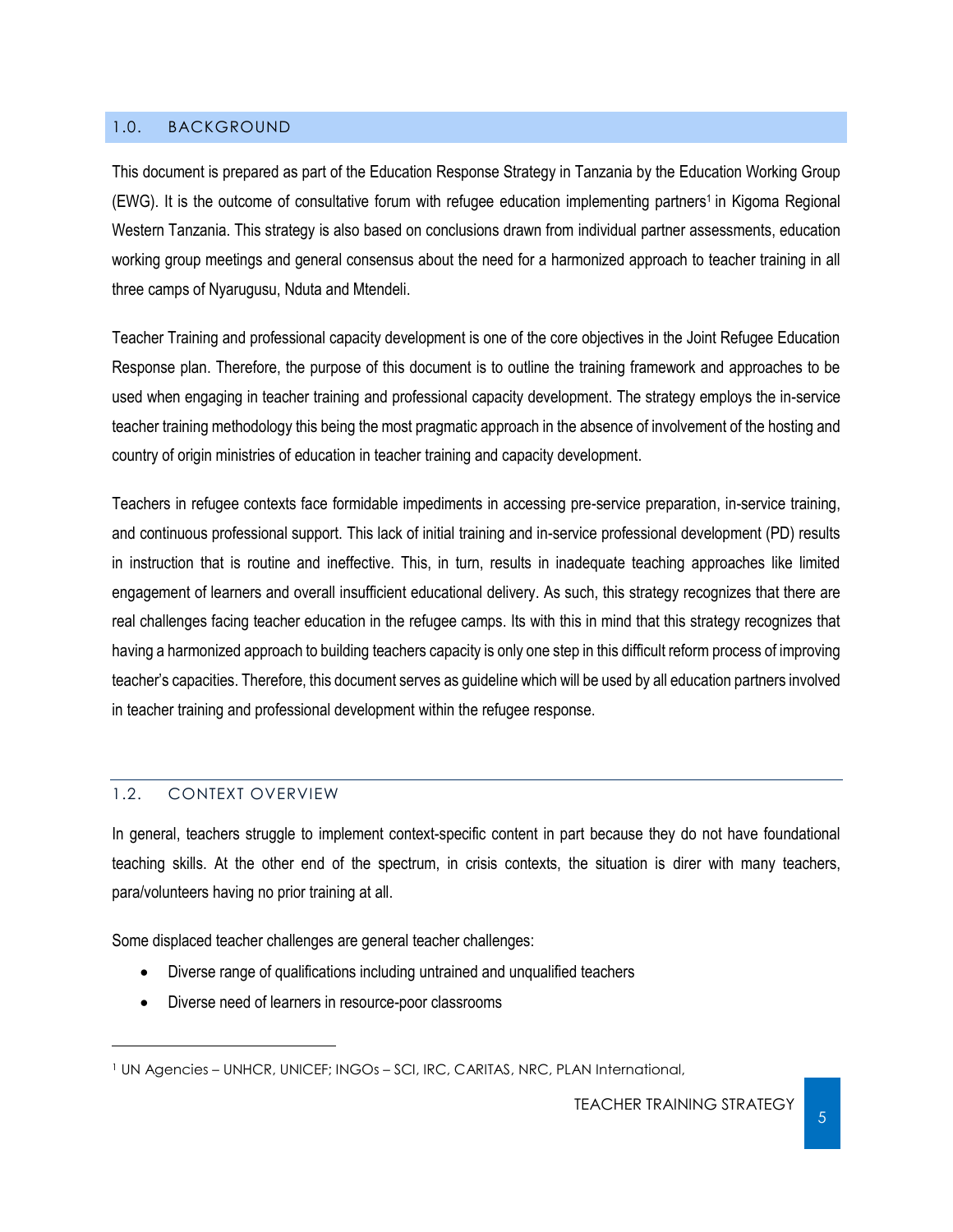- Impact of conflict, crisis, displacement
- Recruited, managed, trained by multiple partners
- Low incentive pay

l

No interaction between refugee and host community teachers

Currently teacher training is conducted by education partners on a need basis as per their programme plans using ad hoc approach. At the EWG level, data on the number of teachers trained and their qualifications is scanty. Furthermore, there is insufficient information on the curricula that are being used or the level and type of trainings teachers have received. Often, there is inadequate information available about the skill level of teachers being trained as training needs assessment are rarely conducted prior to training. Discussions with partners also reveal that often time than not, all supported teachers are trained on similar skills without recognizing prior experience, qualifications or skill level. Recognizing that there are intrinsic limitations in any teacher training approach for the very good reason that such approaches and curricula are frameworks and nothing more; some discretion should therefore be given to the teacher trainer as they interpret these syllabuses in their classrooms and in their students' schools.

### <span id="page-6-0"></span>1.3. MAJOR OBJECTIVES OF THE STRATEGY

This strategy is in line with the Regional Refugee Response strategy<sup>2</sup> and country level plans. It is essential for use by different stakeholders and it explores the relationship to existing mechanisms and programs. The strategy is based on the three objectives linked to teacher training as stipulated in the Joint Refugee Education Response Plan namely;

- a. Language of Instruction: Introduce English and Swahili as part of the East Africa Community integration and for possible transition from the Burundian to the Tanzanian education system
- b. Train new Teachers on learner-centered methodologies, gender and disability related issues in teaching and learning
- c. Conduct in-service teacher training in collaboration with Kigoma education authorities, PO-RALG and Tanzanian Ministry of Education and Vocational Training (Kasulu, Kabanga and Kakonko Teacher Training Colleges)
- d. To facilitate a coherent and predictable teacher professional development plan and offer opportunities for various pathways of upskilling

<sup>2</sup> **The Burundi Refugee Education Response Plan 2017** Global Objective 1: Teaching and Learning: Language of Instruction and Training, Professional Development, and Instruction and Learning Process Support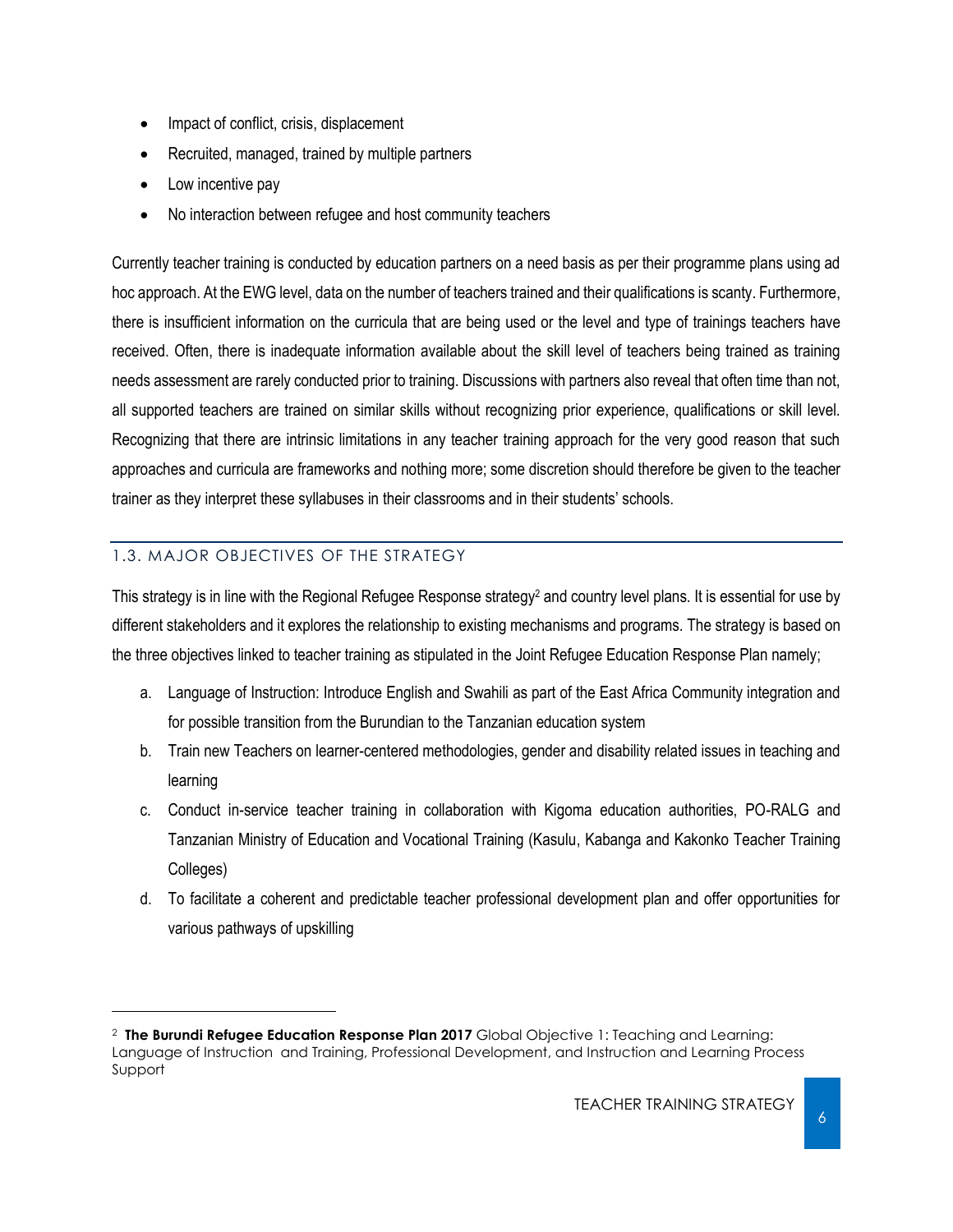#### <span id="page-7-0"></span>1.4. PURPOSE OF THE STRATEGY

The Refugee Teacher Training Strategy 2017-2018 serves the following purposes:

- a. Provide the structure and methodology for teacher training and capacity building activities linked to the education strategy.
- b. Illustrate specific roles and responsibilities of core trainer teams and identify gaps where expertise is needed.
- c. Promote sustainability through building local partnership among the key stakeholders in the education sector including local teacher training institutes and government counterparts
- d. To carry out a capacity mapping linked to education needs, identify who needs to be trained, skills they need to be trained on and the training delivery methods
- e. Include a training framework taking the training requirements and audience into account
- f. To outline the key roles & responsibilities of stakeholders involved in the preparation and delivery of the training and capacity development process
- g. To highlight key assumptions that have been made for training and professional development
- h. To identify any risks associated with training teachers in this specific context and mitigation strategies.

**The Training Strategy is the first step within the overall training lifecycle, as indicated below, and would typically be drafted during the Design stage of the overall response plan/ lifecycle:**



#### <span id="page-7-1"></span>2.0. TRAINING APPROACH AND FRAMEWORK

This teacher training strategy uses a three pronged approach of building local partnerships, building language skills in preparation for inclusion in national system and using existing global but contextualized open resource materials. The partnership approach seeks to tap into local expertise of teacher training colleges in the region of Kigoma to support refugee teachers training and long term professional development.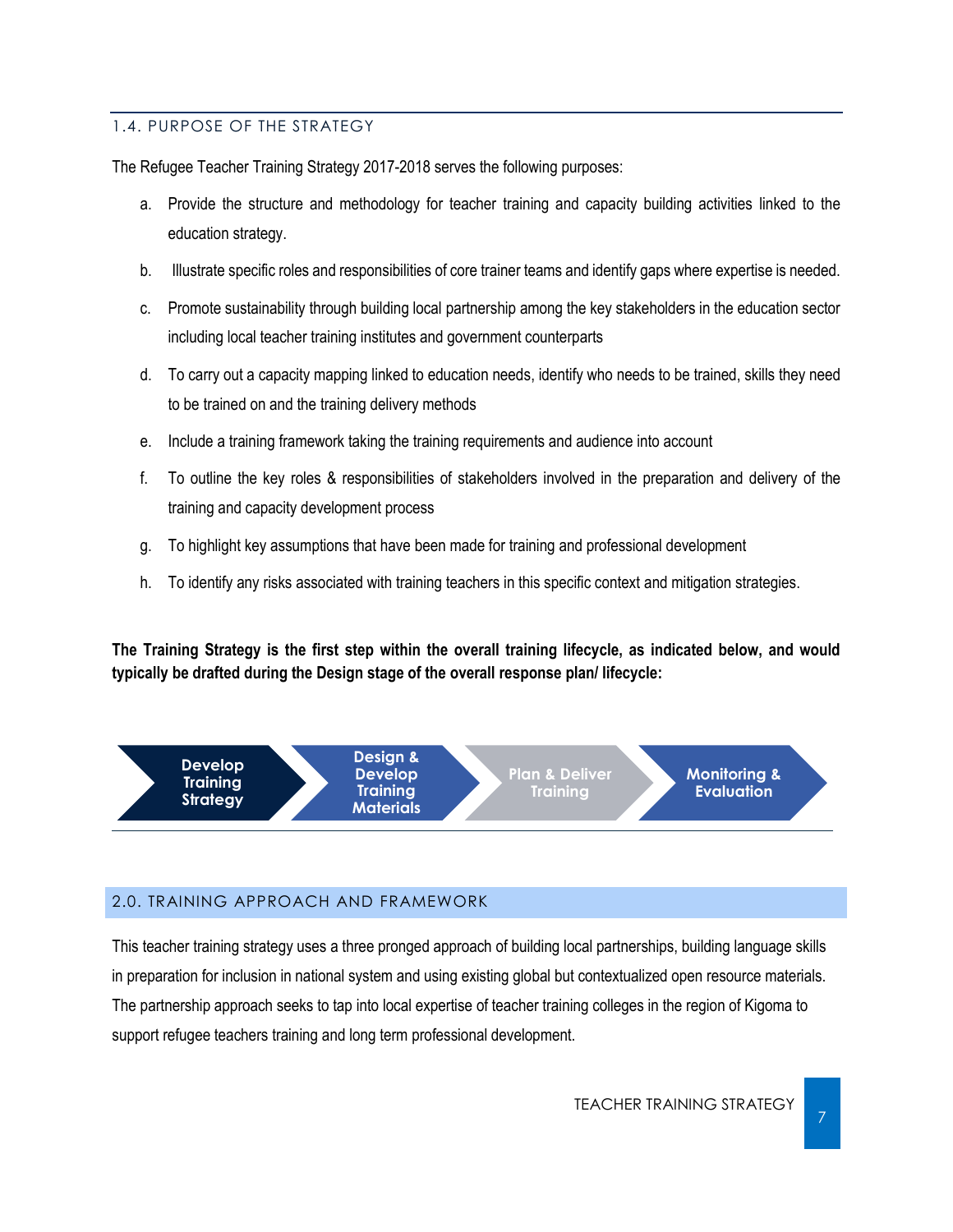#### <span id="page-8-0"></span>2.1. LANGUAGE OF INSTRUCTION INTRODUCE ENGLISH AND SWAHILI AS PART OF THE EAST AFRICA COMMUNITY INTEGRATION TO THE TANZANIAN EDUCATION SYSTEM.

The language training shall be targeted at all teachers with the key objective of enhancing language skills for English and Kiswahili as the medium of instruction in Tanzania. While all teachers will be trained priority will be accorded to all language teachers and this will be rolled out in a phased manner. All teachers should at least have the minimum required competence (intermediary) with the goal of training all language teachers to attain the advanced level. The language classes shall be structured in the following way;

- Each phase shall last a minimum of three months of intensive training
- Competency based tests **MUST** be administered to facilitate progress to the next level.
- Each cohort of trainees will not exceed thirty (30) participants.
- Trainers **MUST** be certified by a recognized language skills training institute
- Training materials **MUST** be from a recognized national body in Tanzania

#### <span id="page-8-1"></span>2.2. CONDUCT IN-SERVICE TEACHER TRAINING IN COLLABORATION WITH KIGOMA EDUCATION AUTHORITIES, PO-RALG3 AND TANZANIAN MINISTRY OF EDUCATION

The EWG shall work jointly to establish partnerships with key regional teacher training institutions namely Kasulu, Kabanga and Kakonko Teacher training colleges. The local TTCs will support in the designing of customized certifiable teacher training programs targeted for refugee teachers. Additionally, the colleges will ensure the incorporation of targeted skills development especially on science subjects. The engagement of local teacher training institutions is meant to serve several purposes including; the sustainability of the supporting teacher's professional development; mitigate issues related to certification; building of local capacity on supporting education needs of refugee communities; facilitate structured and predictable pathways for teachers professional development. The EWG shall seek several avenues of engaging local TTCs ultimately ensuring that;

- Enter into Memorandum of Understanding (MoU) stipulating the roles and responsibilities of each party
- In collaboration with the TTCs, design tailored certifiable teacher training program
- Identify resource persons at the TTCs to facilitate tailored teacher training

l

<sup>3</sup> Prime Minister's Office Regional Administration Local Government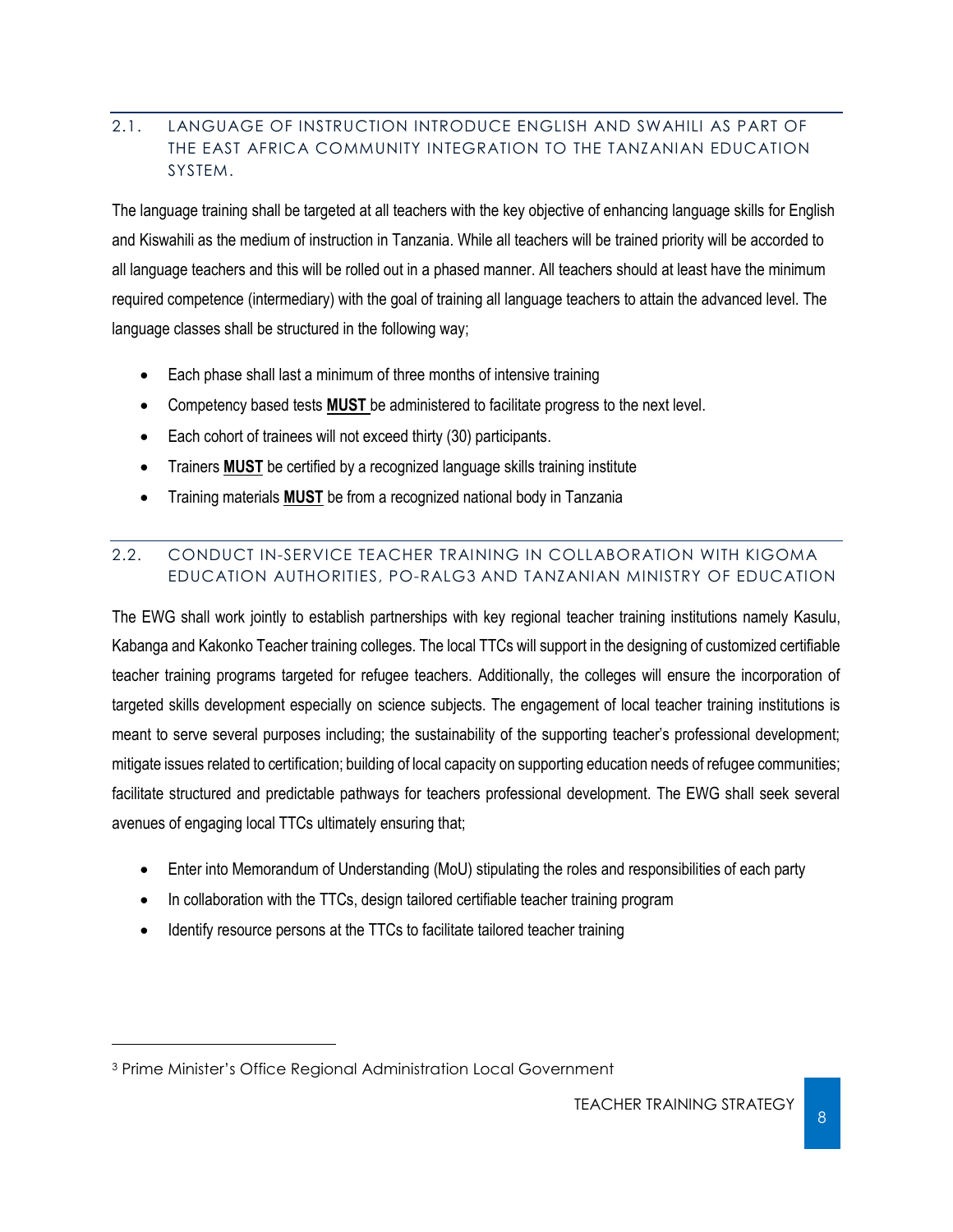#### <span id="page-9-0"></span>2.3. TRAINING PACK FOR PRIMARY SCHOOL TEACHERS IN CRISIS CONTEXTS

Teachers in Crisis Contexts (TiCC) is a global inter-agency, open source training pack that builds basic teaching competencies for unqualified or under-qualified teachers often recruited to teach in emergency settings including refugee/IDP camps, conflict-affected areas, post-natural disasters, and/or with highly vulnerable populations). In the Burundi refugee context, the materials will be used with both qualified and unqualified teachers as a basis and a refresher training. The materials can also be used by teachers who either find themselves teaching in crisis-affected environments or in host community schools that are integrating children/youth from displaced populations.

#### *Main components of the TiCC training package*

The pack is comprised of an Introductory Training Pack and four core modules, developed around a set of 28 teacher competencies. The main components include:



#### Core Competencies for Primary School Teachers in Crisis Contexts

**Competencies**: The pack is based on a set of simplified teacher competencies that have been organized into 5 domains--Teacher's Role & Well-being; Child Protection, Well-being & Inclusion; Pedagogy; Curriculum & Planning; and Subject Knowledge.

#### **Introductory Training Pack Duration: (12 session; 23 hours)**

The Introductory Training Pack (ITP) provides a fast-track introduction to key concepts and competencies covered in greater depth in Core Modules 1-4. The ITP was created especially as a pre-service introduction for new teachers or for use when time is constrained.

**Core Modules Duration: (18 sessions; 60 hours):**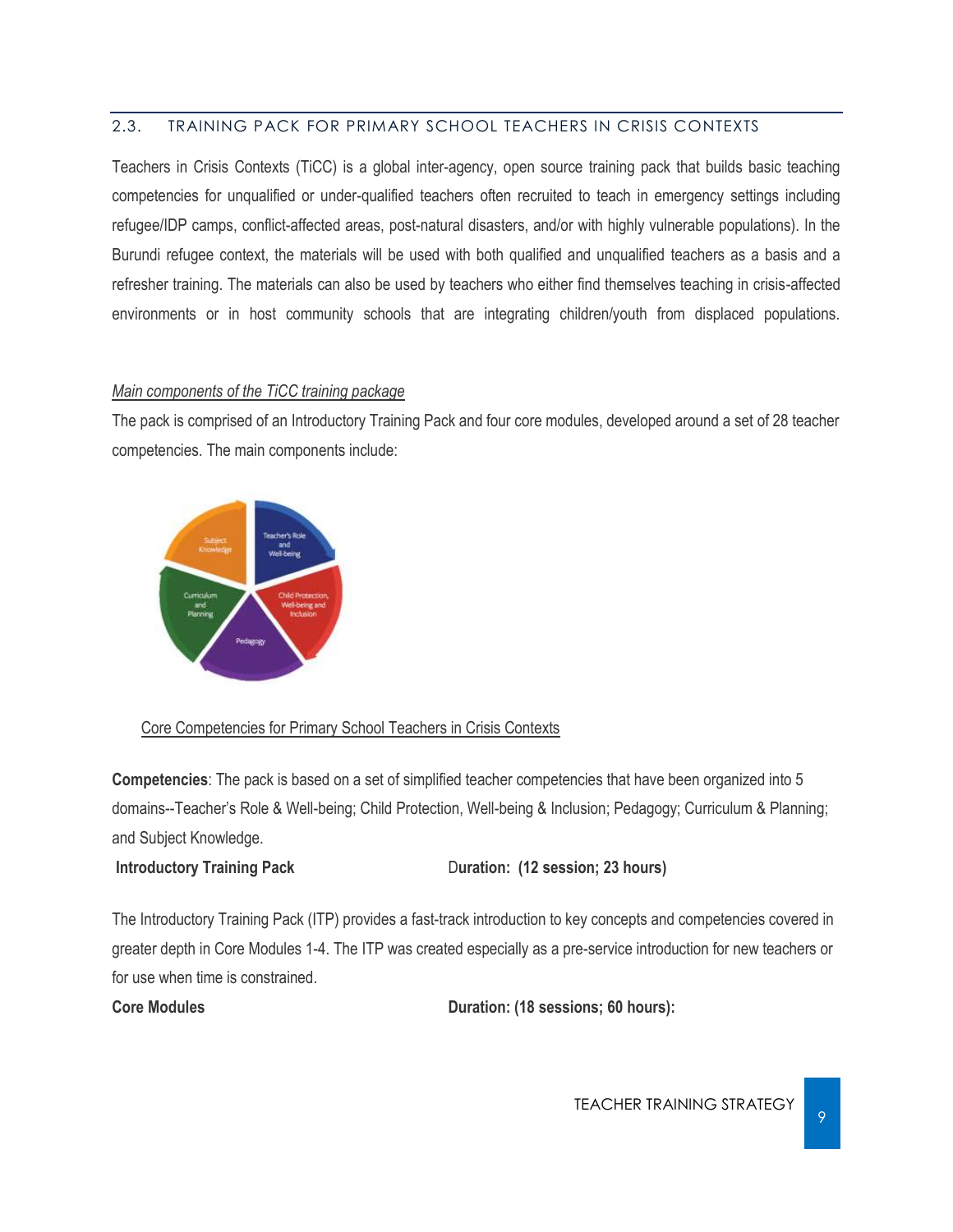**Overview:** The core modules reflect the domains listed above—i.e. Teacher's Role & Well-being; Child Protection, Well-being & Inclusion; Pedagogy; Curriculum & Planning. Subject knowledge is an essential teacher competency domain; however, due to the specialized content areas of literacy, numeracy and other subjects, it is not covered in this training package. Each module is made up of 4-5 sessions with detailed facilitator guidance. The four modules are intended to be used for continuous professional development over a period of time. The modules are designed to be participatory, interactive, and learner-centered. The Modules At-A-Glance pages provide an overview of the topics covered in each training.

The Training Pack includes a facilitator's guide, participant handbook and PowerPoint slides for each component of the training. The English training pack can be accessed here: [\(http://www.ineesite.org/en/training-pack-for-primary](http://www.ineesite.org/en/training-pack-for-primary-school-teachers-in-crisis-contexts)[school-teachers-in-crisis-contexts\)](http://www.ineesite.org/en/training-pack-for-primary-school-teachers-in-crisis-contexts) as the French version is still under review at the time of drafting this strategy and should be included as such.

#### **TiCC training course module names, estimated duration and sessions** H.

*Please note that the modules sequence has been adjusted from the global flow to fit into the local context. This doesn't in any way affect the important, relevant and the desired learning outcome for each module or for the pack as a whole. It is simply meant to accommodate the needs of the refugee teachers in Burundi refugee response context as discussed and agreed upon by members of the Education working group*

| Module(s)                   | <b>Couse title</b>                                                                               | <b>Duration</b>               | For whom                                                                                                                                                     |
|-----------------------------|--------------------------------------------------------------------------------------------------|-------------------------------|--------------------------------------------------------------------------------------------------------------------------------------------------------------|
| <b>Introductory</b><br>pack | Guidance using the pack,<br>facilitator tips, sample evaluation<br>and assessment tools and more | 23 hours<br>(12)<br>sessions) | ToT                                                                                                                                                          |
| <b>CORE Modules</b>         |                                                                                                  | 60 hours                      | <b>Session Outline</b>                                                                                                                                       |
| Module 1                    | Pedagogy                                                                                         | 16 Hours                      | <b>Classroom Management</b><br>п<br>Active and engaging learning<br>п<br>Questioning<br>п<br>Child development and differentiation<br>п<br>Assessment<br>п   |
| Module 2                    | Curriculum & Planning                                                                            | 14 Hours                      | Using curriculum<br>п<br>Long-term planning and learning objectives<br>п<br>Lesson planning<br>■<br>Making lessons relevant and meaningful<br>$\blacksquare$ |
| Module 3                    | Child Protection, Well-being &<br>Inclusion                                                      | 18 Hours                      | Introduction to child protection and child rights<br>п<br>Creating a safe space<br>п<br><b>Inclusive Classrooms</b><br>■                                     |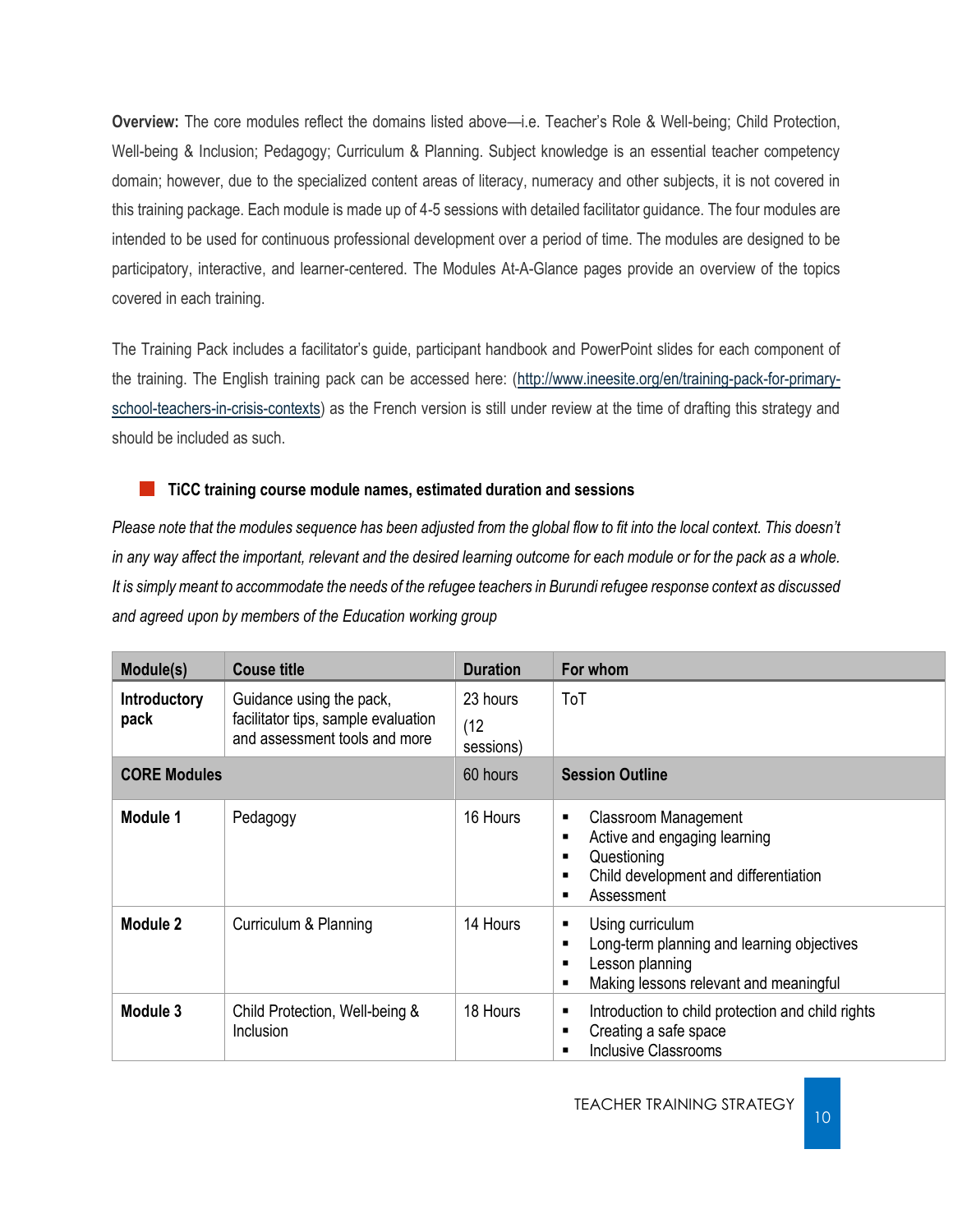|          |                             |          | Teaching Life Skills and Seeking further support for<br>Children                                                                                                                         |
|----------|-----------------------------|----------|------------------------------------------------------------------------------------------------------------------------------------------------------------------------------------------|
| Module 4 | Teacher's Role & Well-being | 12 Hours | The role of the teacher in the school and community<br>$\blacksquare$<br>Code of Conduct<br>Teacher Well-being and Stress management<br><b>Collaboration and Communities of Practice</b> |

#### <span id="page-11-0"></span>3.0. ENHANCING TEACHERS PROFESSION DEVELOPMENT

The above trainings are only one step in improving the performance of teachers and improving education quality. In order to ensure that knowledge and skills gained during the training are translated into changes in practice and attitudes, teachers need support once they return to their worksites (schools). The Performance Improvement Toolkit for teachers contains a number of tools and activities for teachers to use between training opportunities. Trainers are expected to facilitate participants' uptake of these tools. Specifically, trainers should

#### <span id="page-11-1"></span>3.1. ESTABLISHMENT OF TEACHERS LEARNING CIRCLES (TLCS)



- Facilitate the organization of peer to peer or mentoring support opportunities among the teachers who have undergone the training;
- Organize and facilitate Peer Group Meetings to follow up Action Plans developed by participants during trainings to facilitate utility.
- The formation of learning circles will be established across schools to enable teachers learn from one another and receive support from various partners

#### <span id="page-11-2"></span>3.2. CONDUCT CLASSROOM OBSERVATION, FEEDBACK AND SUPPORT



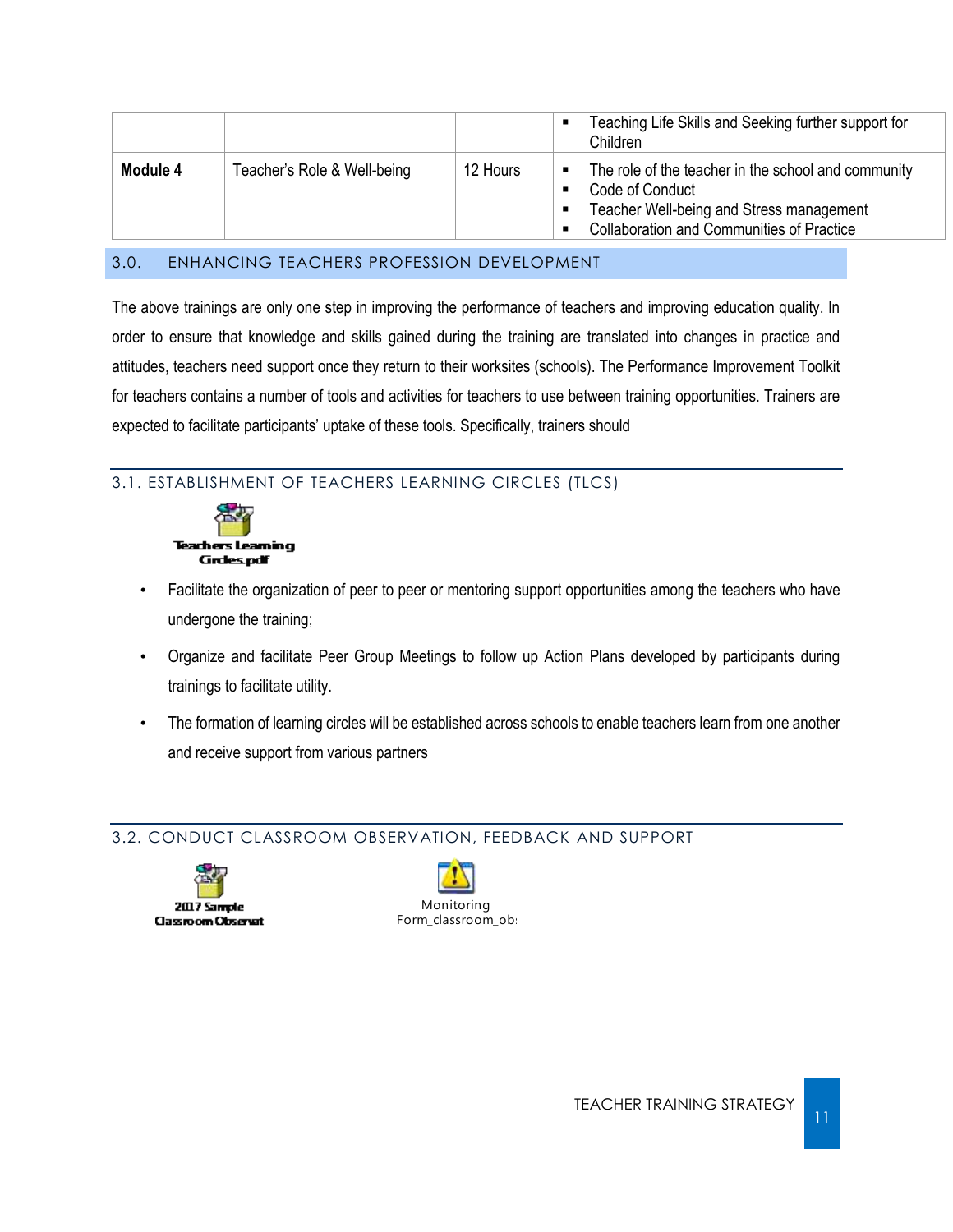- $\circ$  Each teacher must be observed and provided with feedback at least once in an academic year
- $\circ$  Classroom observation will be conducted as a priority for teachers who have been identified and or have sought additional support.
- $\circ$  The head teachers and deputy head teachers will support this process as part of the school inspectorate and quality delivery of learning
- $\circ$  At the end of each training cycle, a work plan will be developed jointly by master trainers and the participants. It must clearly stipulate the timelines and durations for each activity including development of TLC and classroom observation. Attention should be given to the key school calendar activities while developing these plans

### <span id="page-12-0"></span>4.0. TRAINERS AND FACILITATORS

In execution of this strategy, the working group will rely on expertise from several of sources. These will include master instructors (from local TTCs), ToTs (trained for TiCC), school inspectors and education coordinators. Some of the desirable profiles will include;

- school-based and teacher-training experience: this will enable trainers to identify appropriate learning experiences for their trainees, based on experience rather than idealization
- a familiarity with the sites of learning both at teacher training institute and school levels, including taking part in teacher learning communities
- a capacity to customize their teaching and learning strategies so that they reflect prior knowledge and experience of those teacher-trainers who are acting as learners in a formal learning environment;
- a capacity to experiment in their classrooms;
- a capacity to engage in processes of professional development;
- a capacity to develop a teacher-training framework, which includes curriculum standards, content knowledge; teaching and learning approaches; and logistics of use, i.e. when and where they should be used, and to translate this into a learning experience for their students.

Ultimately, this strategy seeks to establish a synchronized education and training system, as a strategy for strengthening the capacity of teachers to meet many emerging educational needs.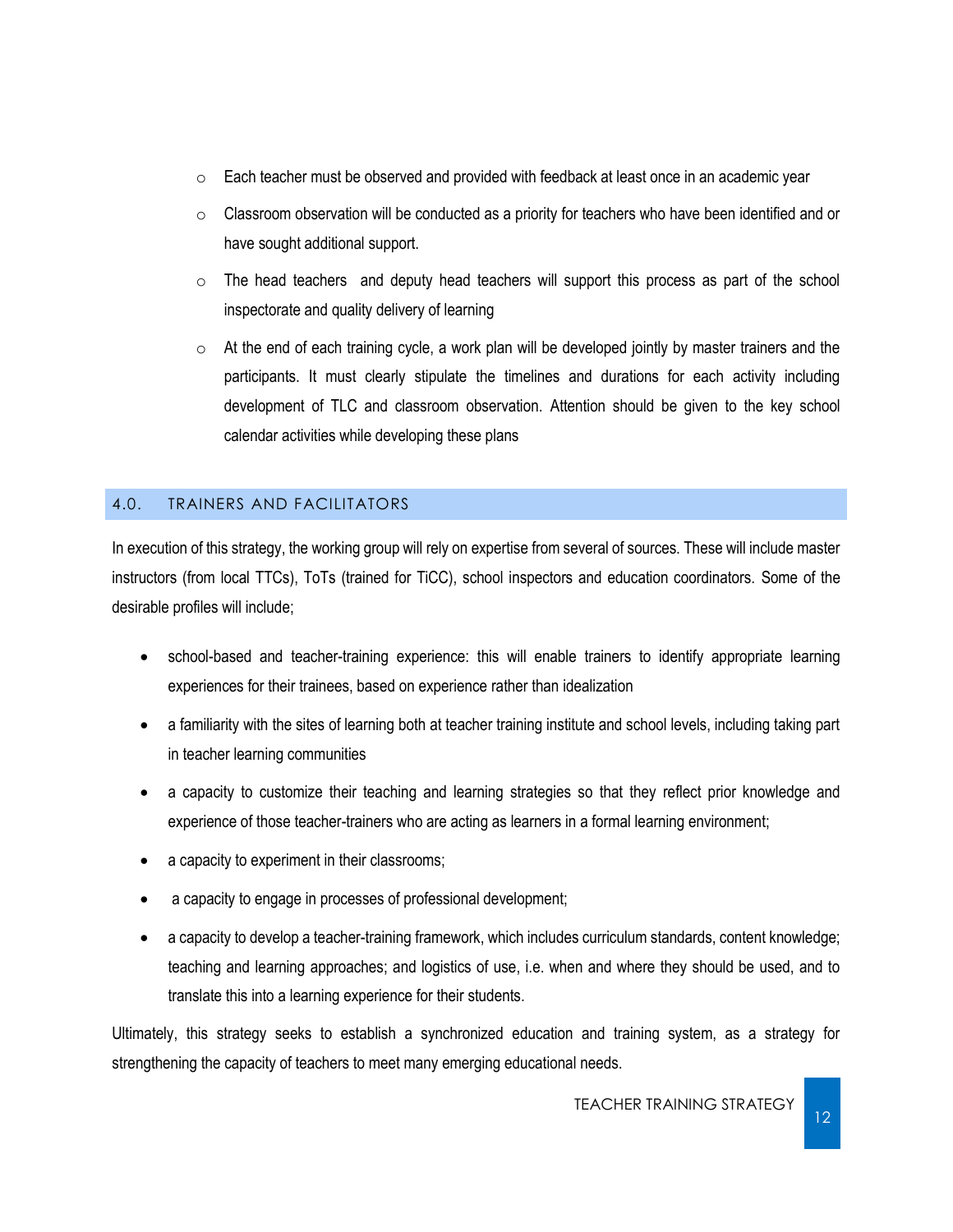#### <span id="page-13-0"></span>4.1. STRUCTURE, ROLES AND RESPONSIBILITIES

**This section outlines the key people that will be involved in the preparation and delivery of training In the table below, list out the key role and responsibilities of all people involved in the training preparation and delivery process (add additional rows or columns as applicable)**

| <b>Actors</b>                | Location                                                       | <b>Responsibilities</b>                                                                                                                                                                                                                                                                                                                                                                                                                                               |
|------------------------------|----------------------------------------------------------------|-----------------------------------------------------------------------------------------------------------------------------------------------------------------------------------------------------------------------------------------------------------------------------------------------------------------------------------------------------------------------------------------------------------------------------------------------------------------------|
| Departments of<br><b>MoE</b> |                                                                | Coordinates and involves in design training curriculum and materials<br>$\bullet$<br>Conducts model demonstration workshops for core trainers<br>$\bullet$                                                                                                                                                                                                                                                                                                            |
| <b>TTC</b>                   | Kigoma TTCs with<br>travel to each camp<br>to deliver training | Design and develop training materials<br>$\bullet$<br>$\bullet$<br>Conduct training for teacher trainees and in-service teachers<br>Produce training plan, schedule training sessions and complete all logistic arrangements,<br>$\bullet$<br>send training invites and training materials<br>Deliver training, track attendance, gather & evaluate feedback<br>$\bullet$<br>Communicate training progress to project team and escalate any risks/issues<br>$\bullet$ |
| <b>Trainer</b>               | <b>Based at camp</b><br>level (Nyarugusu,<br>Nduta, Mtendeli)  | Attend classroom training session, and provide feedback to trainer<br>$\bullet$<br>Provide support to central trainer and act as a focal point for teachers both pre and post<br>$\bullet$<br>training<br>Act as escalation point for trainer in case of no-shows etc<br>$\bullet$<br>Technical input in design training curriculum and materials<br>$\bullet$<br>Support in training to core trainers<br>$\bullet$                                                   |
| Independent<br>Inspectors    |                                                                | Organize training for head teachers, teachers, learners and community.<br>$\bullet$<br>Conduct regular school monitoring and supervision (use action research approach)<br>$\bullet$                                                                                                                                                                                                                                                                                  |
| <b>EWG</b>                   |                                                                | Overall responsibility of (a) design training curriculum and materials<br>$\bullet$<br>Ensure quality of training delivery and (c) documentation of lesson learned<br>$\bullet$                                                                                                                                                                                                                                                                                       |

#### <span id="page-13-1"></span>5.0. KEY ASSUMPTIONS, RISKS AND ISSUES

Recognizing that the policy environment in the Burundi response in Tanzania is fluid, the members of the EWG acknowledge that there are crucial risks involved and assumptions made in the development of this strategy. Among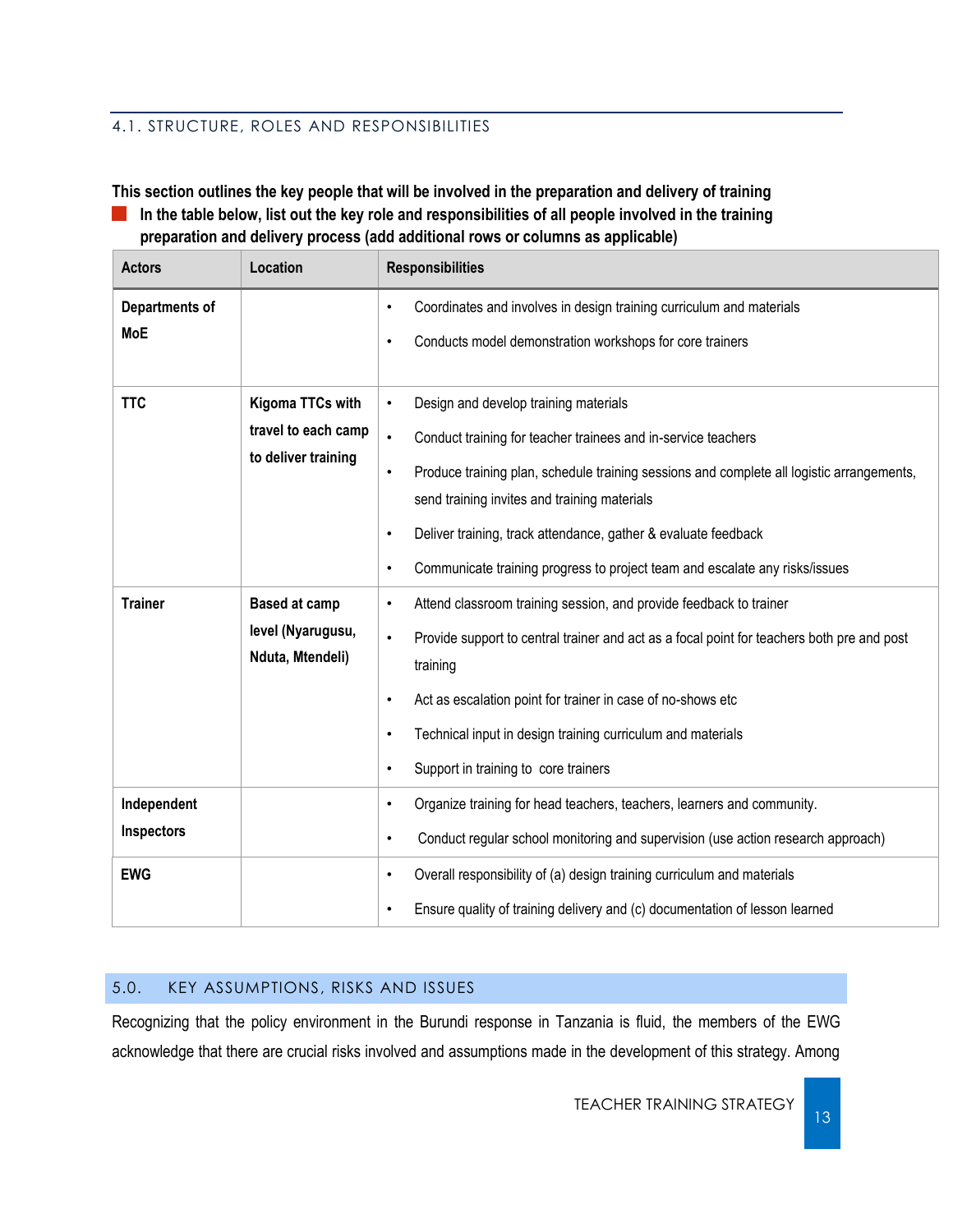these includes; an inherent lack of statutory education delivery support structures (that would otherwise be provided by the MoE), inadequate involvement of host country MoE; inability of the EWG to establish the requisite support structures that would normally be established and supported under the leadership of the MoE (not to mention that this approach is not sustainable).

Notwithstanding these assumptions/risks, the responsibility of training teachers remains a core obligation of the education governing entity.

### <span id="page-14-0"></span>5.1. KEY ASSUMPTIONS

*In the table below, a list of key assumptions that have been made are provided to training development or delivery. Some examples have been provided.*

|                                                     | <b>Key Assumptions</b>                                                                                                                                                                                                                                                                                                                                                                                                                                                                                       |
|-----------------------------------------------------|--------------------------------------------------------------------------------------------------------------------------------------------------------------------------------------------------------------------------------------------------------------------------------------------------------------------------------------------------------------------------------------------------------------------------------------------------------------------------------------------------------------|
| Policy<br>environment                               | There is expressed commitment from the hosting government to change the policy to include refugees in<br>$\blacksquare$<br>the national education system                                                                                                                                                                                                                                                                                                                                                     |
| Training<br>material<br>development<br>and Delivery | Use of the global open source teacher training materials provides the basic foundation for teacher training<br>٠<br>(TiCC)<br>For language skills training, the EWG will utilize nationally approved materials<br>٠<br>Identified local TTCs will have customized and certified in-service teacher training programs and will be<br>$\blacksquare$<br>willing to enrol refugee teachers<br>The EWG In collaboration with the existing TTCs will come up with targeted teachers professional<br>٠<br>programs |
| Financial<br>resources                              | As a continuous learning process, teachers professional development is a costly and long term activity and will<br>be planned and resourced on this premises by all members of the EWG                                                                                                                                                                                                                                                                                                                       |

#### <span id="page-14-1"></span>5.2. KEY RISKS

This section of the strategy documents key possible risks or issues related to the overall training of teachers to allow for better planning, coordination and programming.